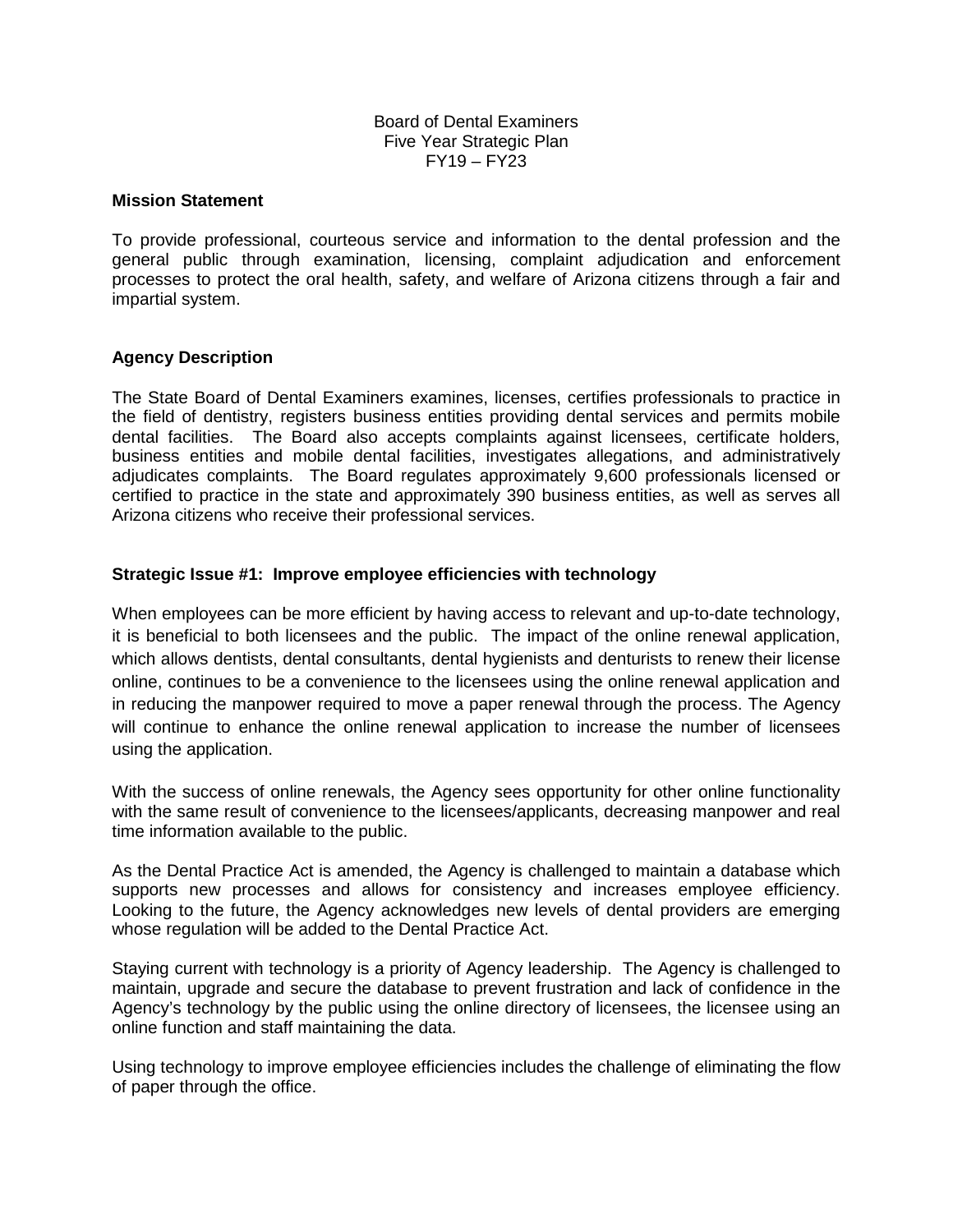### **Strategy 1**

The Agency plans to build on the realized efficiencies by developing an online renewal component for business entities, online initial license application submission, and online address changes to include the ability to order and pay for additional licenses.

### **Strategy 2**

The Agency will ensure database enhancements will be ongoing to support the complaint process. Knowing that the Dental Practice Act may be amended at any legislative session, the Agency must be prepared to make database modifications as they are legislated. The Agency has budgeted funds and allocated manpower to continue the relationship with the database vendor.

### **Strategy 3**

The database is web-based which requires the Agency to stay current with technology to include hardware, software and internet services. The Agency plans to consult with state IT professionals for their expertise in what hardware, software and internet services are best practices for the Agency to follow. Replacement equipment will be budgeted for as needed.

### **Strategy 4**

In FY19, the Agency will meet the challenge by utilizing the Enterprise Imaging Solution from the State Procurement Office and funded by a one-time appropriation.

#### **Strategic Issue #2: Dissemination of Information**

Disseminating relevant information such as statute changes is important for licensees as well as the public. In the past, the Agency published and mailed a newsletter. In the electronic age, printing and mailing a paper newsletter is not only costly, but not environmentally responsible.

## **Strategy 1**

Although the Agency's website contains relevant information, the Agency plans to publish articles not only about statute changes but specifically to address issues encountered by the Board which the licensee should know and would be of interest to the public. Licensees will be informed of a new article published to the website via email. There will be no additional funds used to implement this strategy and the Agency has the manpower to allocate to implement.